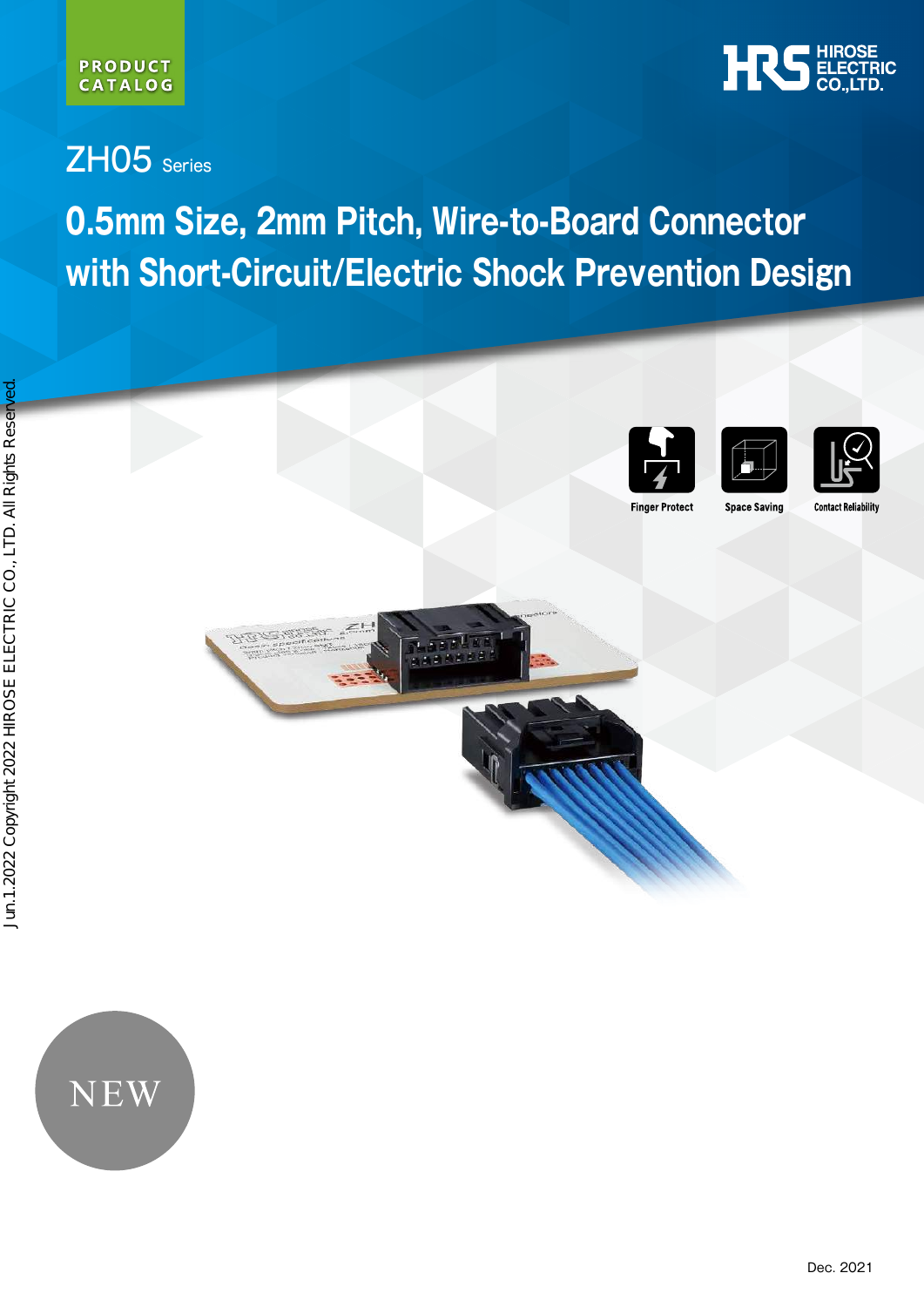## **Features**

#### 1. Compact and narrow width

0.5mm terminal tab size, 2mm pitch. Space-saving design that contributes to size reduction of end product.

#### 2. Short-circuit/electric shock prevention design

Female terminals are used on the board side receptacle, and live parts are completely covered with resin, enhancing assembly safety.



Operator electric shock from touching the contacts

#### 3. High Heat Resistance up to 125℃

125℃ heat resistance (Note) make ZH05 ideal for applications requiring high heat resistance such as automotive.

(Note) Includes temperature rise due to current flow.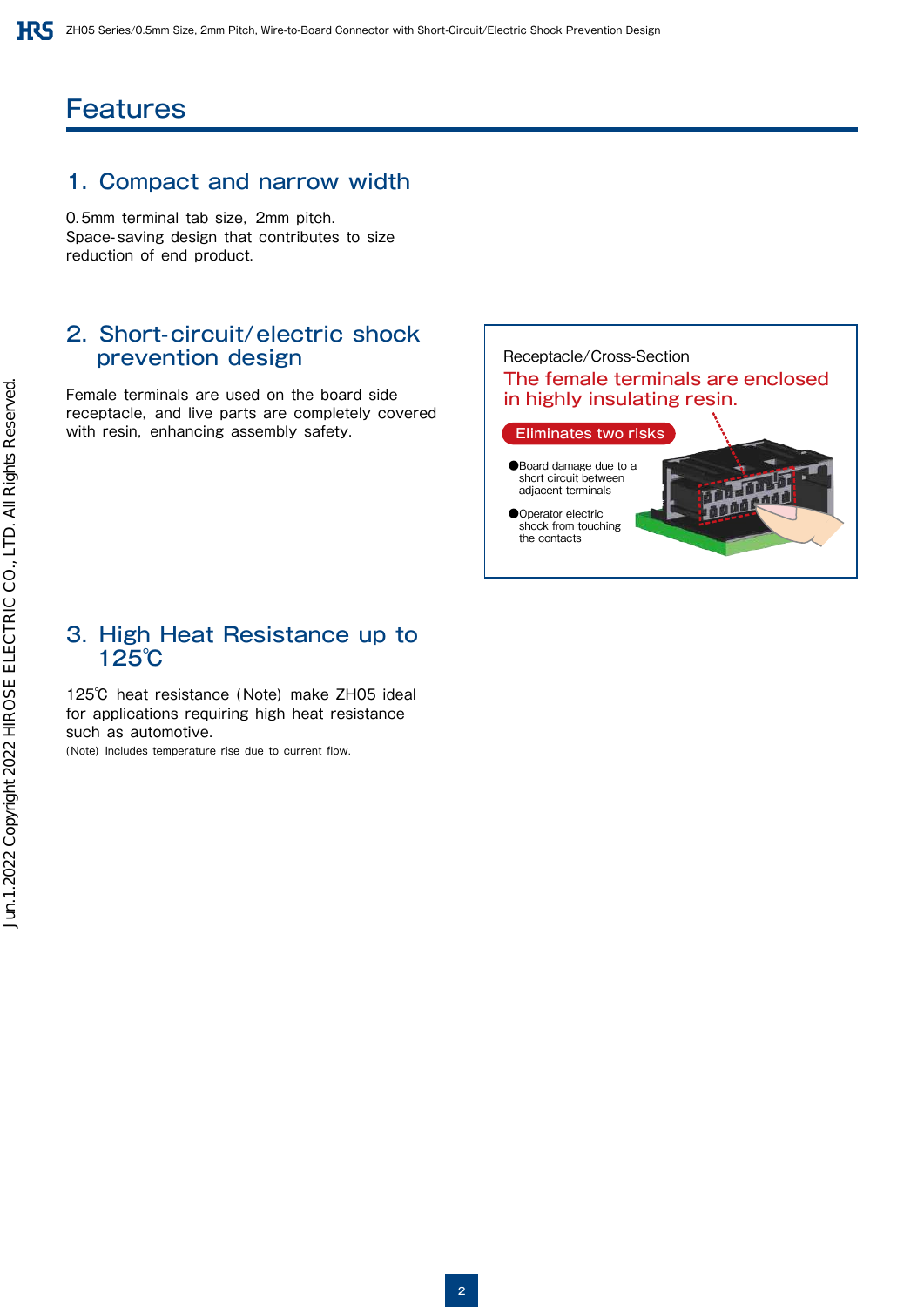①Double-Layered Spring Design

## 4. High Vibration Resistance

The female terminal has an original 3-point contact design and double-layered spring. ZH05 achieves stable contact even under intense vibration and contributes to enhanced reliability.



The receptacle minimizes clearance of the pressfit contact area and prevents potting from flowing to the contact point.

| Double-Layered<br>Spring                                                                                                   |
|----------------------------------------------------------------------------------------------------------------------------|
| 23-point Contact Design                                                                                                    |
| Enhanced contact reliability for use under<br>severe vibration.<br>1 Spring+2 Embossed Contact Points=<br>3 Contact Points |
| 1 Spring<br>2 Embossed<br><b>Contact Points</b>                                                                            |

\* The terminal is flipped upside down so the embossed contact points are easier to see

High Vibration Resistance Terminal Design



Potting Resin Inflow Prevention Design



#### 6. Two types of mating keys : A and B

Prevents misfitting when using multiple devices.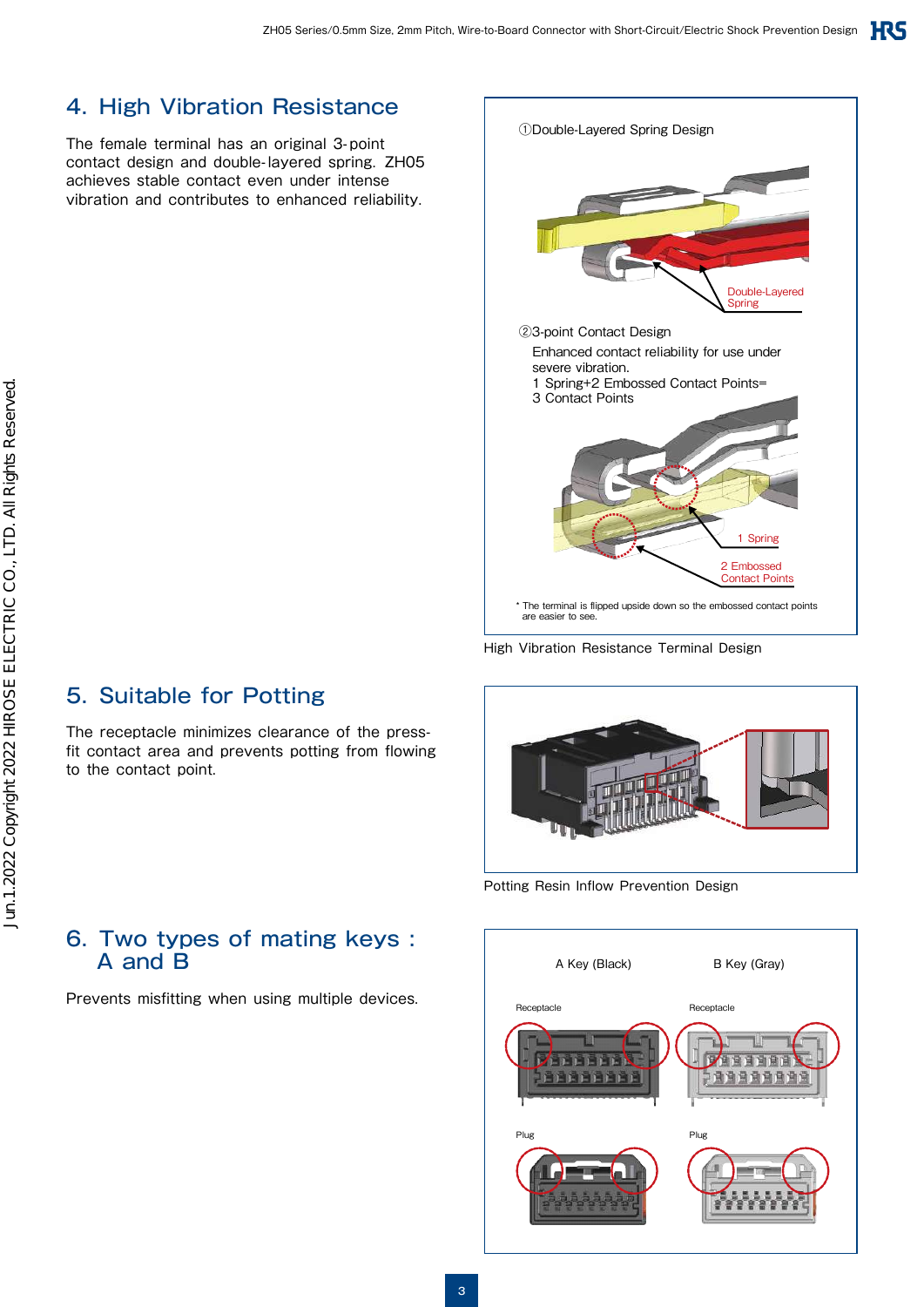#### Product Specifications

| <b>Rated Current</b> | 2A (All poles energized) | Operating Temperature (Note 1)           | $-40$ to $+125^\circ$ C    |
|----------------------|--------------------------|------------------------------------------|----------------------------|
| <b>Rated Voltage</b> | 60V AC/DC                | Storage Temperature Range (Note 2)       | $-10$ to $+60^{\circ}$ C   |
|                      |                          | Storage Humidity Range (Note 2) (Note 3) | Relative humidity 85% Max. |

| <b>Items</b>                    | Specifications                                                                             | Conditions                                                                                                                                                                                          |
|---------------------------------|--------------------------------------------------------------------------------------------|-----------------------------------------------------------------------------------------------------------------------------------------------------------------------------------------------------|
| Contact<br>Resistance           | 10 $m \Omega$ Max.                                                                         | Measured at 1A DC                                                                                                                                                                                   |
| Insulation<br>Resistance        | 100M $\Omega$ Min.                                                                         | Measured at 500V DC                                                                                                                                                                                 |
| Withstanding<br>Voltage         | There shall be no dielectric breakdown.                                                    | 1000V AC for 1 min.                                                                                                                                                                                 |
| <b>Mating Durability</b>        | Contact Resistance: 20m Q Max.                                                             | 30 Insertion/Extraction cycles                                                                                                                                                                      |
| Vibration<br>Resistance         | No electrical discontinuity of $1 \mu$ s or more.<br>Contact Resistance: $20m \Omega$ Max. | Frequency: 20 to 200Hz (Constant Acceleration of $44 \text{m/s}^2$ )<br>1 Cycle 3 min. (round trip), 3 hours in 3 directions                                                                        |
| Lock Strength                   | 100N Min.                                                                                  | Lock breaking strength measured when pulling in<br>mating axis direction                                                                                                                            |
| Humidity<br>Resistance          | Contact Resistance: $20m \Omega$ Max.<br>Insulation Resistance: 100M $\Omega$ Min.         | Left for 96 hours at a temperature of $60^{\circ}$ C and a<br>relative humidity humidity 90 to 95%                                                                                                  |
| <b>Thermal Shock</b>            | Contact Resistance: $20m \Omega$ Max.                                                      | Temperature : -4°C $\rightarrow$ Room temperature $\rightarrow$<br>+125 $\degree$ C $\rightarrow$ Room temperature<br>Time: $30 \rightarrow 5 \rightarrow 30 \rightarrow 5$ minutes for 1000 cycles |
| <b>Heat Resistance</b>          | Contact Resistance: $20m \Omega$ Max.                                                      | Left at 140°C for 120 hours                                                                                                                                                                         |
| Cold Resistance                 | Contact Resistance: $20m \Omega$ Max.                                                      | Left at $-40^{\circ}$ C for 120 hours                                                                                                                                                               |
| Sulfuric Acid Gas<br>Resistance | Contact Resistance: $20m \Omega$ Max.                                                      | Left in sulfuric acid gas at room temperature with<br>a concentration of 25ppm and 75% or more RH<br>for 96 hours while unmated                                                                     |

Note 1 : Includes temperature rise caused by current flow.

Note 2 : Storage refers to long-term storage of unused items before they are mounted on the PCB.

Operating temperature and humidity range apply when the product is not powered after PCB mounting and when temporarily stored during transportation. Note 3 : Use without condensation.

## Materials / Finish

| Component           | Part                  | Material          | Color / Finish     | <b>UL Standard</b>       |
|---------------------|-----------------------|-------------------|--------------------|--------------------------|
|                     | <b>Housing</b>        | PA<br>Black, Gray |                    | <b>UL94V-0</b>           |
| Receptacle          | Female Terminal       | Copper Alloy      | Tin Plating        |                          |
|                     | <b>Retention Tabs</b> | <b>Brass</b>      | <b>Tin Plating</b> | $\overline{a}$           |
|                     | <b>Housing</b>        | PA                | Black, Gray        |                          |
| Plug                | Retainer              | PBT               | Dark Gray          | <b>UL94V-0</b>           |
| Male Crimp Terminal |                       | <b>Brass</b>      | <b>Tin Plating</b> | $\overline{\phantom{a}}$ |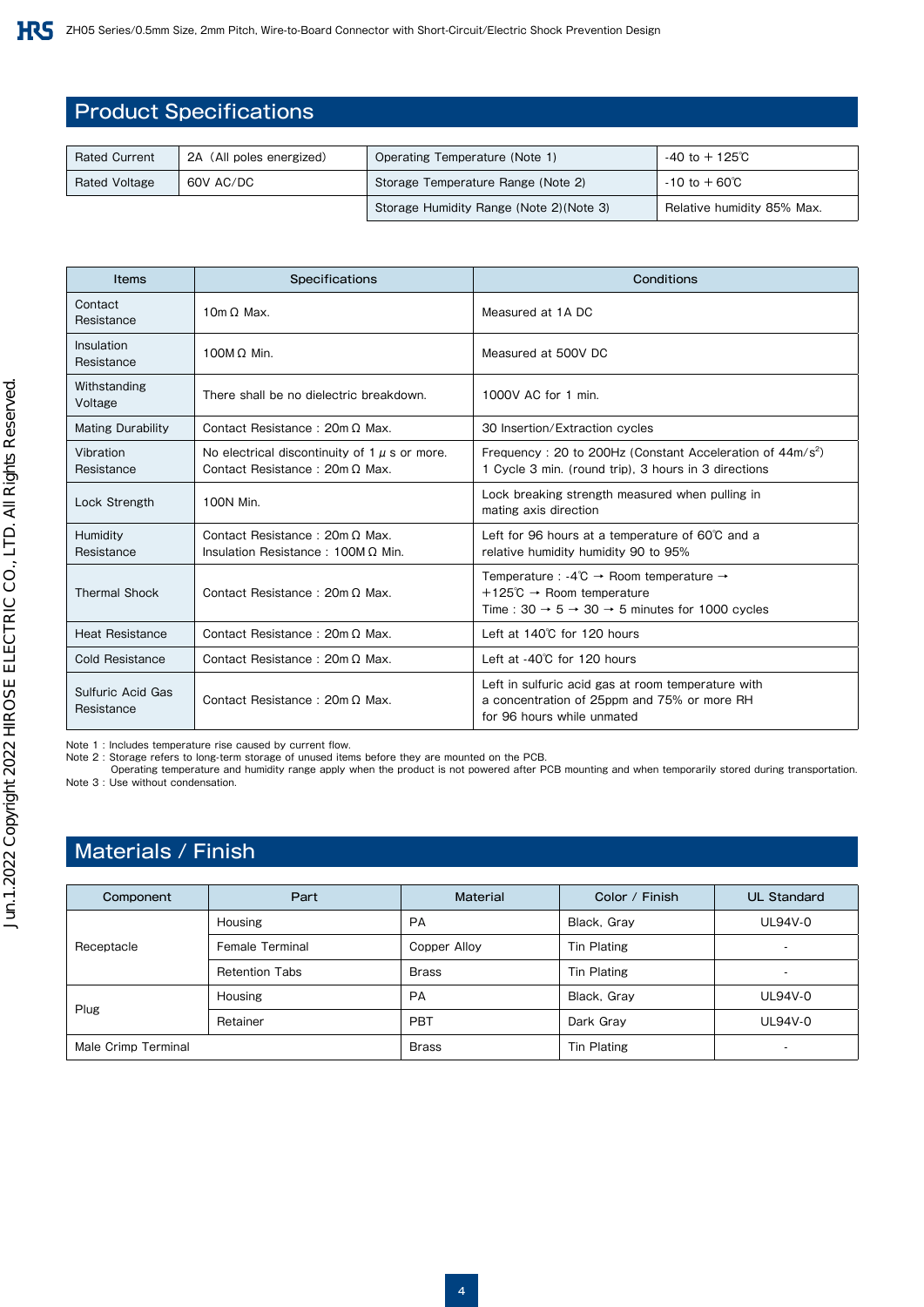#### Product Number Structure

Refer to the chart below when determining the product specifications from the product number. Please select from the product numbers listed in this catalog when placing orders.

●Receptacle/Plug/Retainer

#### **ZH05 - 16 DS - 2 H (A)** ❶ ❷ ❸ ❹ ❺ ❻

●Male Crimp Terminal

#### **ZH05 - 2224 PCF**  $\mathbf 0$   $\mathbf 0$   $\mathbf 0$

| Series Name                          | ZH <sub>05</sub>                             |    |                         | H: Horizontal Mounting Type         |
|--------------------------------------|----------------------------------------------|----|-------------------------|-------------------------------------|
| No. of Pos.<br>$\overline{2}$        | 12. 16. 20. 24                               |    | <b>5</b> Product Type   | HU: Socket Housing<br>IR : Retainer |
| Connector Type<br>$\left( 3 \right)$ | DS: Receptacle (Female Terminal)<br>DP: Plug | 6) | <b>Mating Key</b>       | $(A)$ : A Key<br>$(B)$ : B Kev      |
| Pitch<br>$\left( 4\right)$           | 2mm                                          |    | <b>Applicable Cable</b> | 22-24 AWG                           |
|                                      |                                              |    | Type / Packaging Type   | Plug Contact / Reel                 |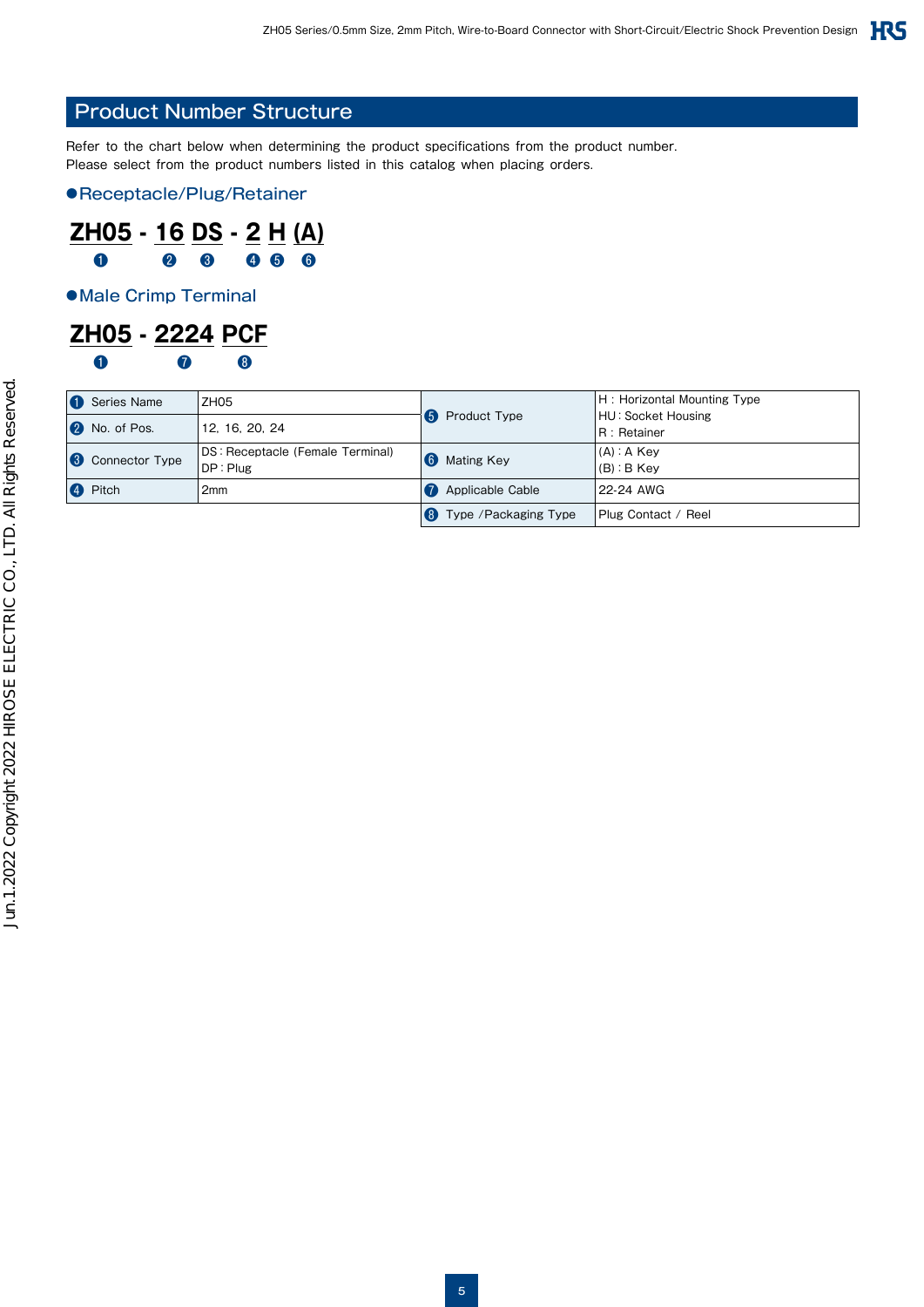#### **Receptacle**









Unit : mm

#### ● Recommended PCB Layout (Board thickness : t=1.6mm, Metal mask thickness : t=0.1mm)



| Part No.        | HRS No.<br><b>Mating Key</b> |             | No. of Pos. | A    | B    | C     | <b>Purchase Unit</b> |  |  |  |
|-----------------|------------------------------|-------------|-------------|------|------|-------|----------------------|--|--|--|
| ZH05-12DS-2H(A) | Under Planning (Note)        | A Key<br>12 |             | 11.0 | 18.9 | 17.36 |                      |  |  |  |
| ZH05-12DS-2H(B) | Under Planning (Note)        | B Key       |             |      |      |       |                      |  |  |  |
| ZH05-16DS-2H(A) | CL0756-2101-0-00             | A Key       | 16          | 15.0 | 22.9 | 21.36 |                      |  |  |  |
| ZH05-16DS-2H(B) | CL0756-2104-0-00             | B Key       |             |      |      |       | 250pcs               |  |  |  |
| ZH05-20DS-2H(A) | CL0756-2102-0-00             | A Key       | 20          | 19.0 | 26.9 | 25.36 | per reel             |  |  |  |
| ZH05-20DS-2H(B) | CL0756-2105-0-00             | B Key       |             |      |      |       |                      |  |  |  |
| ZH05-24DS-2H(A) | Under Planning (Note)        | A Key       | 24          |      |      |       |                      |  |  |  |
| ZH05-24DS-2H(B) | Under Planning (Note)        | B Key       |             | 23.0 | 30.9 | 29.36 |                      |  |  |  |

Note : Products without HRS No. are currently being planned for development. Please contact a Hirose representative regarding questions on pin count variation development.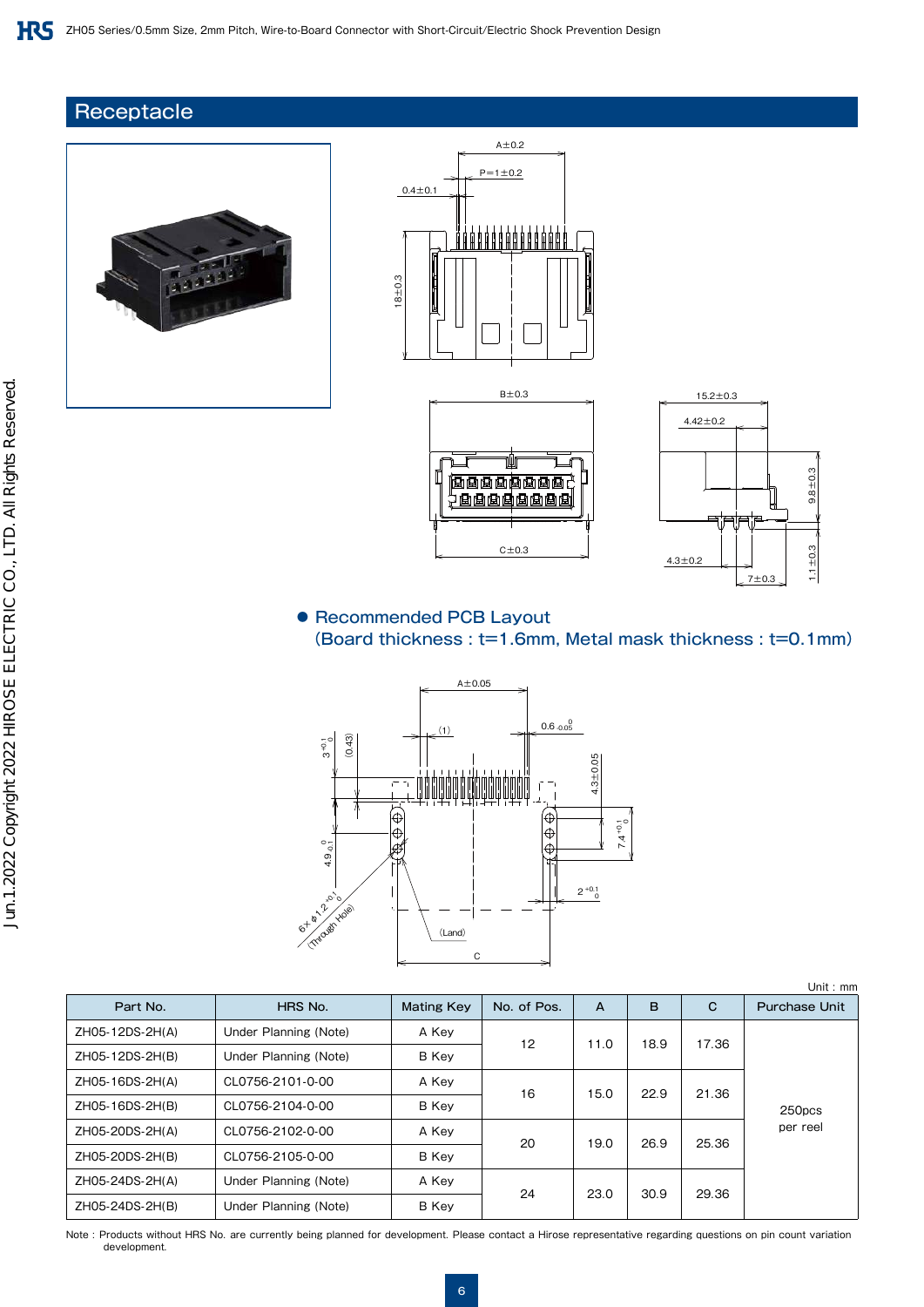#### **Plug**









Part No. **HRS No.** HRS No. Mating Key No. of Pos. A Purchase Unit ZH05-12DP-HU(A) | Under Planning (Note) | A Key 12 16.7 500pcs per box ZH05-12DP-HU(B) Under Planning (Note) B Key ZH05-16DP-HU(A) CL0756-2201-0-00 A Key 16 20.7 ZH05-16DP-HU(B) CL0756-2207-0-00 B Key ZH05-20DP-HU(A) CL0756-2204-0-00 A Key 20 24.7 ZH05-20DP-HU(B) CL0756-2208-0-00 B Key ZH05-24DP-HU(A) Under Planning (Note) A Key 24 28.7 ZH05-24DP-HU(B) | Under Planning (Note) | B Key Unit : mm

Note : Products without HRS No. are currently being planned for development. Please contact a Hirose representative regarding questions on pin count variation development.

## Male Crimp Terminal





| Part No.     | HRS No.          | Applicable Cable                                                                       | <b>Packaging Specification</b>                                        | <b>Purchase Unit</b> |
|--------------|------------------|----------------------------------------------------------------------------------------|-----------------------------------------------------------------------|----------------------|
| ZH05-2224PCF | CL0756-2001-0-00 | Applicable Cable: 22-24 AWG (0.2-0.35sq),<br>Coated Outer Diameter $\phi$ 1.4mm (FLRY) | 15,000pcs per reel<br>5 reels per box<br>(Total of 75,000pcs per box) | 75,000pcs<br>per box |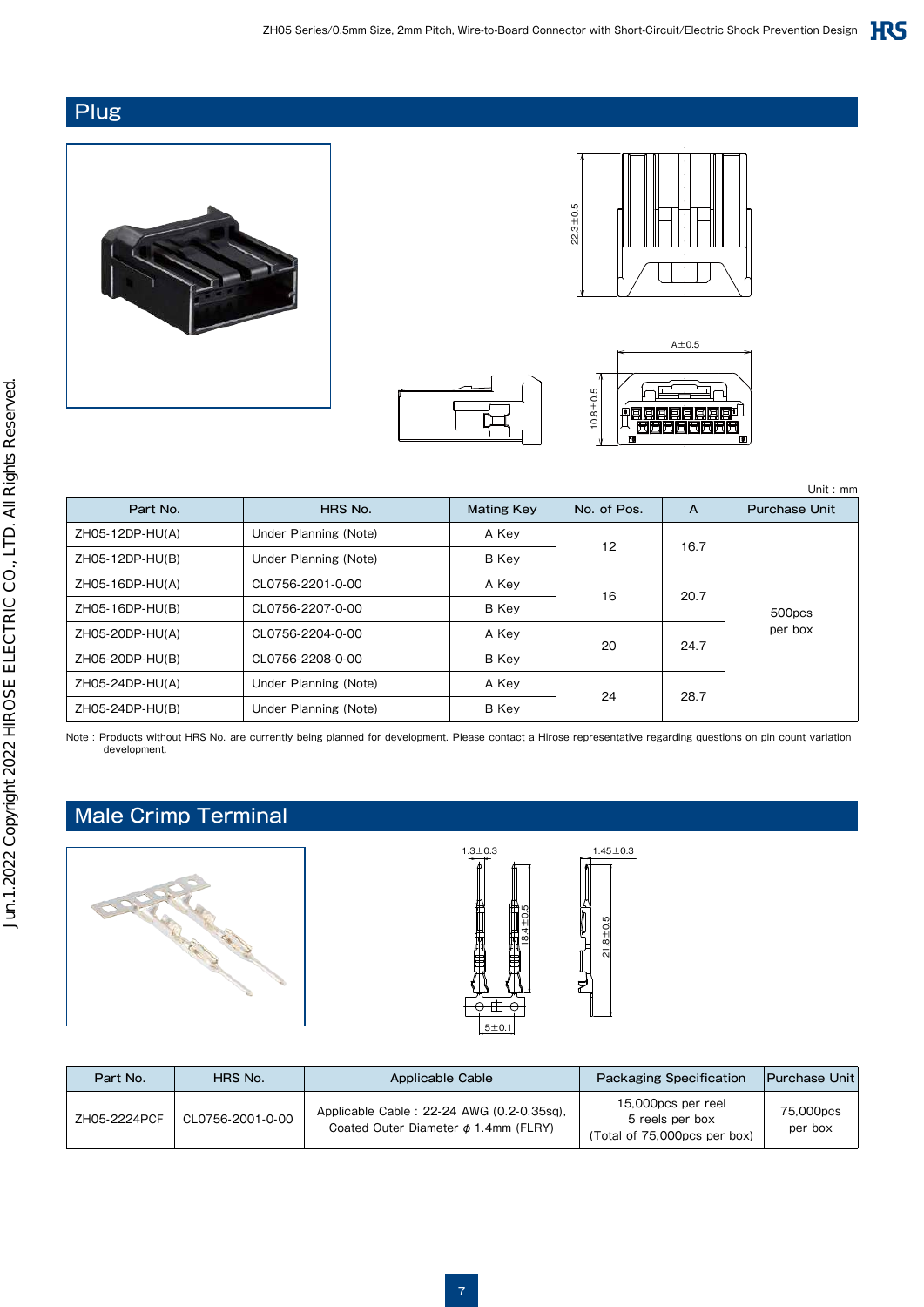#### **Retainer**





|             |                       |             |      | Unit: $mm$           |
|-------------|-----------------------|-------------|------|----------------------|
| Part No.    | HRS No.               | No. of Pos. | A    | <b>Purchase Unit</b> |
| ZH05-12DP-R | Under Planning (Note) | 12          | 15.1 |                      |
| ZH05-16DP-R | CL0756-2215-0-00      | 16          | 19.1 | 10,000pcs            |
| ZH05-20DP-R | CL0756-2216-0-00      | 20          | 23.1 | per box              |
| ZH05-24DP-R | Under Planning (Note) | 24          | 27.1 |                      |

Note : Products without HRS No. are currently being planned for development. Please contact a Hirose representative regarding questions on pin count variation development.

#### Mated Diagram



#### Applicable Tools

| Type                            | Part No.         | HRS No.          | Compatible Crimp Terminal |
|---------------------------------|------------------|------------------|---------------------------|
| Crimping Tool                   | CM-105C          | CL0901-0001-0-00 |                           |
| Applicator                      | AP105-ZH05-2224P | CL0901-5253-0-00 | ZH05-2224PCF              |
| Retainer Release Tool           | ZH05/R/RE-MD     | CL0902-5162-0-00 |                           |
| <b>Terminal Extraction Tool</b> | ZH05/RE-MD       | CL0902-5161-0-00 | -                         |

Note 1 : Conduct crimping based on the "Crimping Standards" and "Crimping Conditions Table".

Note 2 : Problems with tools not specified by Hirose are outside the scope of warranty.